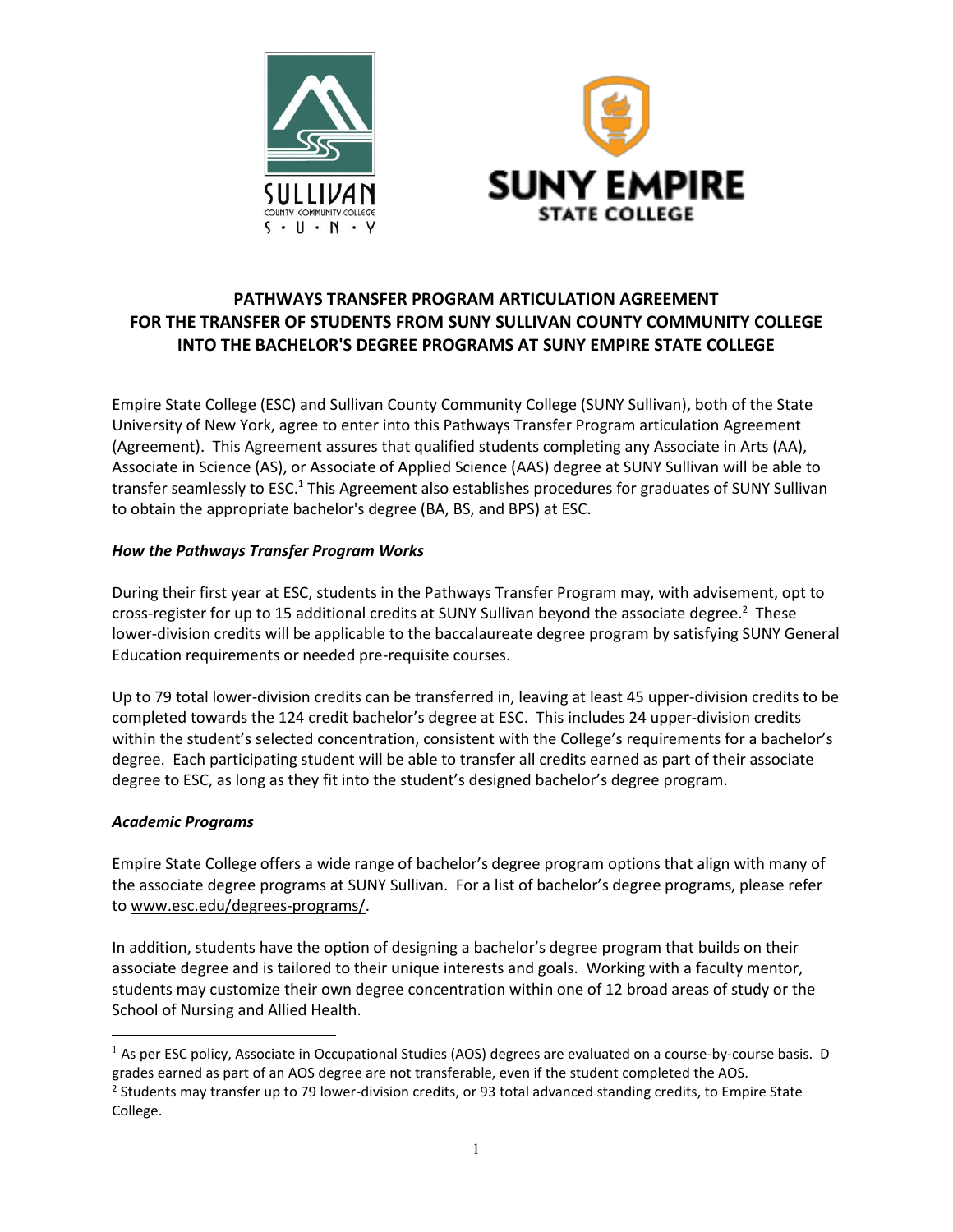Students at Empire State College can earn their degree without having to leave their home community. The flexibility of the educational model allows them to customize their courses to fit around their family, work and community commitments. Students are able to combine a number of course modalities into their degree program including online courses, independent studies, seminars and small group studies, residencies, and cross registration at other colleges (with advisement).

## *Benefits for Sullivan County Community College Transfer Students*

Empire State College will provide the following benefits for participating SUNY Sullivan students:

- Waiver of the \$50 admission / orientation fee
- Provision of a one-time \$100 transfer scholarship once matriculated at ESC
- Guaranteed admission to a bachelor's degree program

To be eligible, SUNY Sullivan transfer students must have completed an associate degree within the last 3 years, or be in (or entering) their final semester of completing an associate degree. $3$ 

A unique application benefits code for interested students to use during the admissions application process will be created by ESC and provided to appropriate staff at SUNY Sullivan for distribution.

## *Benefits for Employees of Sullivan County Community College*

Employees of SUNY Sullivan may participate in the Pathways Transfer Program and become students at ESC by way of this Agreement. Employees who already hold an associate degree are eligible for the benefits as listed above for transfer students, regardless of when they received their degree. Further, employees who hold a bachelor's degree and wish to pursue a graduate degree at Empire State College are eligible for the following benefits:

• Waiver of the \$50 graduate admission / orientation fee

 $\overline{a}$ 

- \$100 graduate student scholarship in the first term of matriculated enrollment in the School for Graduate Studies
- A single point of contact at the School for Graduate Studies to guide new students through the admissions, enrollment and orientation process

Evan Reese Graduate Outreach and Academic Advisement Coordinator Evan.Reese@esc.edu (800) 847-3000 ext. 2904

For a complete list of graduate level degree and certificate programs offered by Empire State College, or to apply, please go to https://www.esc.edu/graduate-studies/.

 $3$  Note that this applies only to the completion date of the associate degree, and not when all of the courses within the degree were completed. Please refer to "Guidelines of the Agreement", item #4.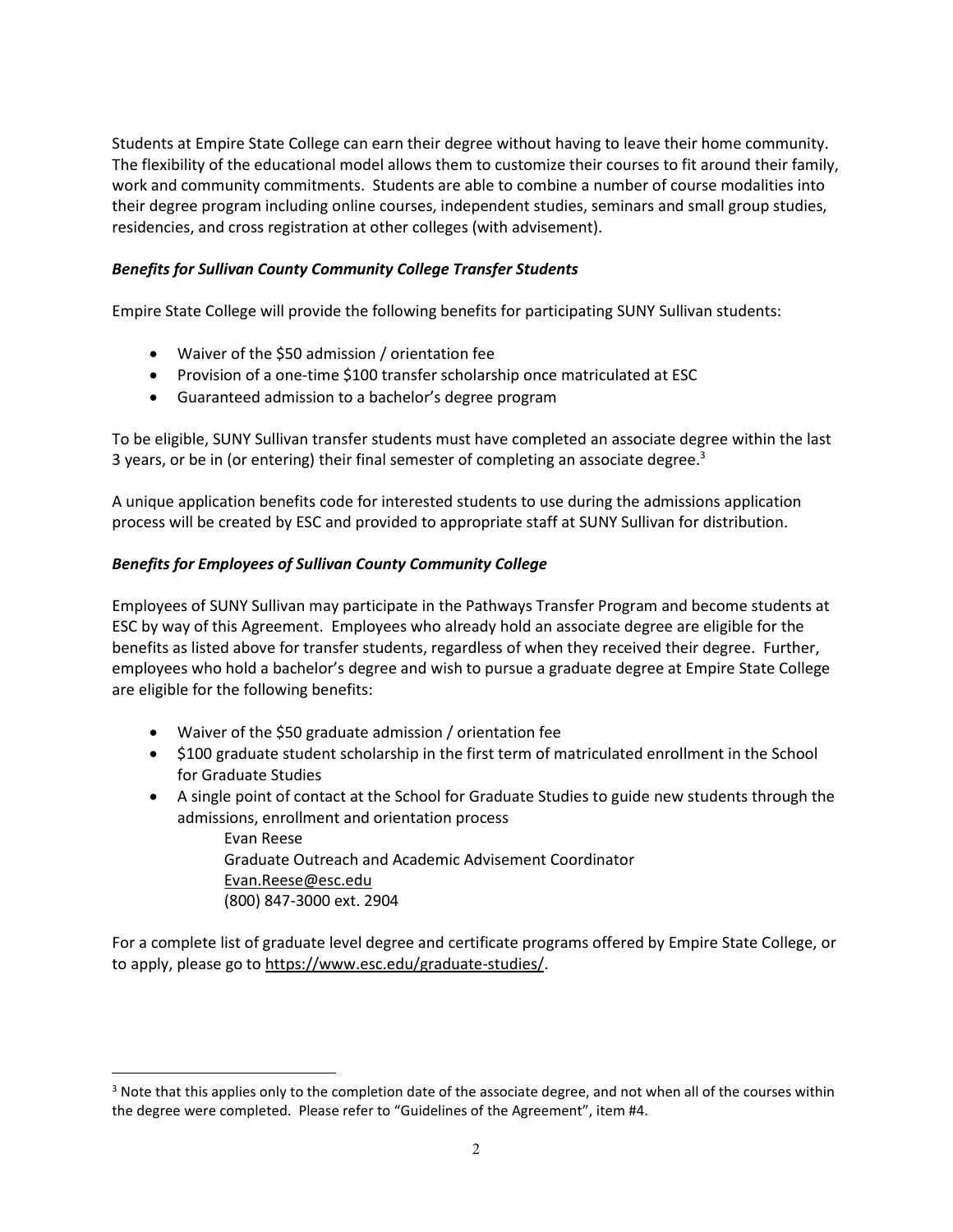## *Benefits for Active Military, Veterans, and Spouses*

Empire State College has a long-standing commitment of supporting active military, veterans and family members, and enthusiastically pledges to maintain its commitment to provide the following benefits and services to military-aligned students:

- Pre-enrollment advising and an Evaluated Education Plan (EEP) with a review of anticipated transfer credits prior to enrollment
- Waive all mandatory fees for military members (active-duty, guard, reserve and veterans) along with their spouses. Waived fees include: orientation fee, college fee, student activity fee, technology fee, health and wellness fee, portfolio (assessment) fee, and program amendment fee.
- Individualized Prior Learning Assessment (iPLA) fees are waived for military members (spouses not included at this time but grants may be available; check with OVME)
- Support military-aligned students through VA and TA funding processes
- Access to the Office of Veteran and Military Education (OVME) and its dedicated resources to support student success all the way through to degree completion.

## *Terms of the Agreement*

 $\overline{a}$ 

- 1. ESC agrees, for those students who successfully complete an associate degree (AA, AS, AAS) at SUNY Sullivan and meet ESC's admissions requirements, to accept the entire associate degree from SUNY Sullivan into a bachelor's degree program. <sup>4</sup> ESC's nursing program is selective and has additional program specific admission requirements.
- 2. SUNY Sullivan students have the ability to transfer up to 79 lower-division credits towards an ESC bachelor's degree, with the remaining 45 credits (of the 124 credit bachelor's degree) to be completed at the upper-division level with ESC. Upon completion of an associate degree, SUNY Sullivan students, with appropriate advisement, may complete additional credits up to the 79 credit limit at SUNY Sullivan.
- 3. The maximum amount of advanced standing a student may be granted at ESC is 93 total credits. This total would include lower and upper-division transcript credits, pre-evaluated credit (such as ACE, NCCRS, or ESC's Professional Learning Evaluation program), military credits, and individualized prior learning assessment, as long as those credits fit into an approved degree program. Additional details are found in the "Academic Guidelines" section of this Agreement.
- 4. Both SUNY Sullivan and ESC agree to give the widest possible publicity to the establishment of this Agreement, such as inclusion of procedures and descriptions in catalogs, bulletins, marketing publications, and webpages. This literature should clearly specify the persons or offices to contact at each institution.
- 5. SUNY Sullivan agrees to advise interested students, alumni and faculty advisors of the provisions of this Agreement.
- 6. ESC will provide pre-enrollment advising and/or information sessions for prospective transfer students onsite and online as appropriate. Further, ESC will provide outreach to SUNY Sullivan faculty and staff regarding ESC information and this Agreement.
- 7. This Agreement becomes effective when all signatures are affixed, as of the date of the last signature, and remains in effect until one or both institutions deem it necessary to terminate the Agreement. Matters of concern that affect this Agreement should be brought to the

<sup>4</sup> As per ESC policy, Associate in Occupational Studies (AOS) degrees are evaluated on a course-by-course basis.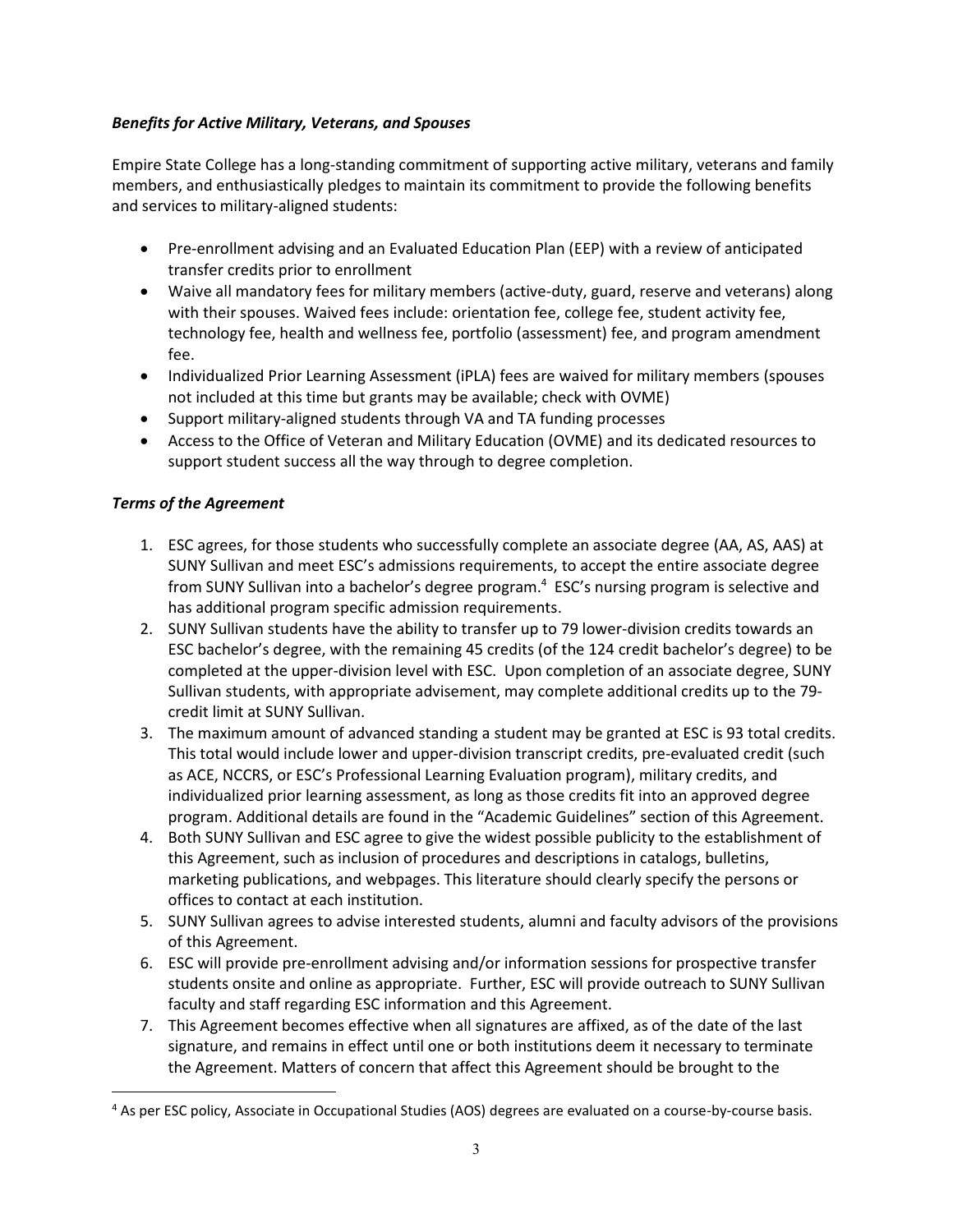attention of the Director of Academic Development in the Office of Academic Affairs at ESC, and the Vice President for Academic Affairs at SUNY Sullivan for discussion and amendments. The Agreement may be amended or renewed by mutual Agreement in writing.

8. Either party may terminate this Agreement with thirty calendar days of advanced notice, in writing, sent via certified mail return receipt requested to:

| <b>Empire State College</b>      | <b>Sullivan County Community College</b> |  |  |
|----------------------------------|------------------------------------------|--|--|
| Dr. Brian Goodale                | Dr. Keith Pomakoy                        |  |  |
| Director of Academic Development | Vice President of Academic Affairs       |  |  |
| One Union Avenue                 | 112 College Road                         |  |  |
| Saratoga Springs, NY 12866       | Loch Sheldrake, NY 12759                 |  |  |

- 9. In performing its obligations under this Agreement, each party shall comply with all applicable laws, rules, regulations, institutional policies, and accreditation standards.
- 10. This Agreement is not exclusive to SUNY Sullivan.
- 11. ESC and SUNY Sullivan agree that each is acting independently of the other, that they are not a joint venture, and that neither party is an agent of the other.
- 12. Both parties acknowledge that this Agreement does not create a partnership as defined by New York Partnership Law, nor is either Party acting as the agent for the other. The parties agree that each is acting independently of the other, in a cooperative collaboration.
- 13. Both parties acknowledge the confidential nature of student information that may be exchanged between them. As such, both colleges agree that this information must be kept secure, confidential, and only disclosed for authorized purposes, pursuant to the Family Educational Rights and Privacy Act (FERPA). Student information will not be shared with third parties, and all FERPA regulations will be adhered to.

## *Guidelines of the Agreement*

- 1. SUNY Sullivan students who successfully complete associate degree requirements for an AA, AS or AAS will be able to transfer to ESC all credits earned for the associate degree, including "D" grades that are part of the completed degree. If a student transfers to ESC without a completed associate degree, "D" grades are not transferable.
- 2. For a bachelor's degree at ESC, students must minimally complete 31 upper-division credits in residence towards a 124-credit bachelor's degree (see "Academic Guidelines" section for more details).
- 3. Any courses taken at SUNY Sullivan beyond the associate degree will be evaluated for transfer separately from the associate degree based on ESC's advanced standing policies.
- 4. There is no time limitation on transfer credits substantiated by a transcript except in areas where that learning may become outdated, such as in computer technologies and the sciences. Such credits will be evaluated on a course-by-course basis and may not be accepted if it is crucial to the structure of a degree program or concentration.
- 5. Students will be given the opportunity to complete all requirements for the bachelor's degree in a closely related area of concentration. For students who have completed associate degrees that are not closely related to the desired bachelor's degree area of study, additional courses may be required to complete their degrees and, in these cases, transcripts will be evaluated on a course-by-course basis to achieve maximum transferability.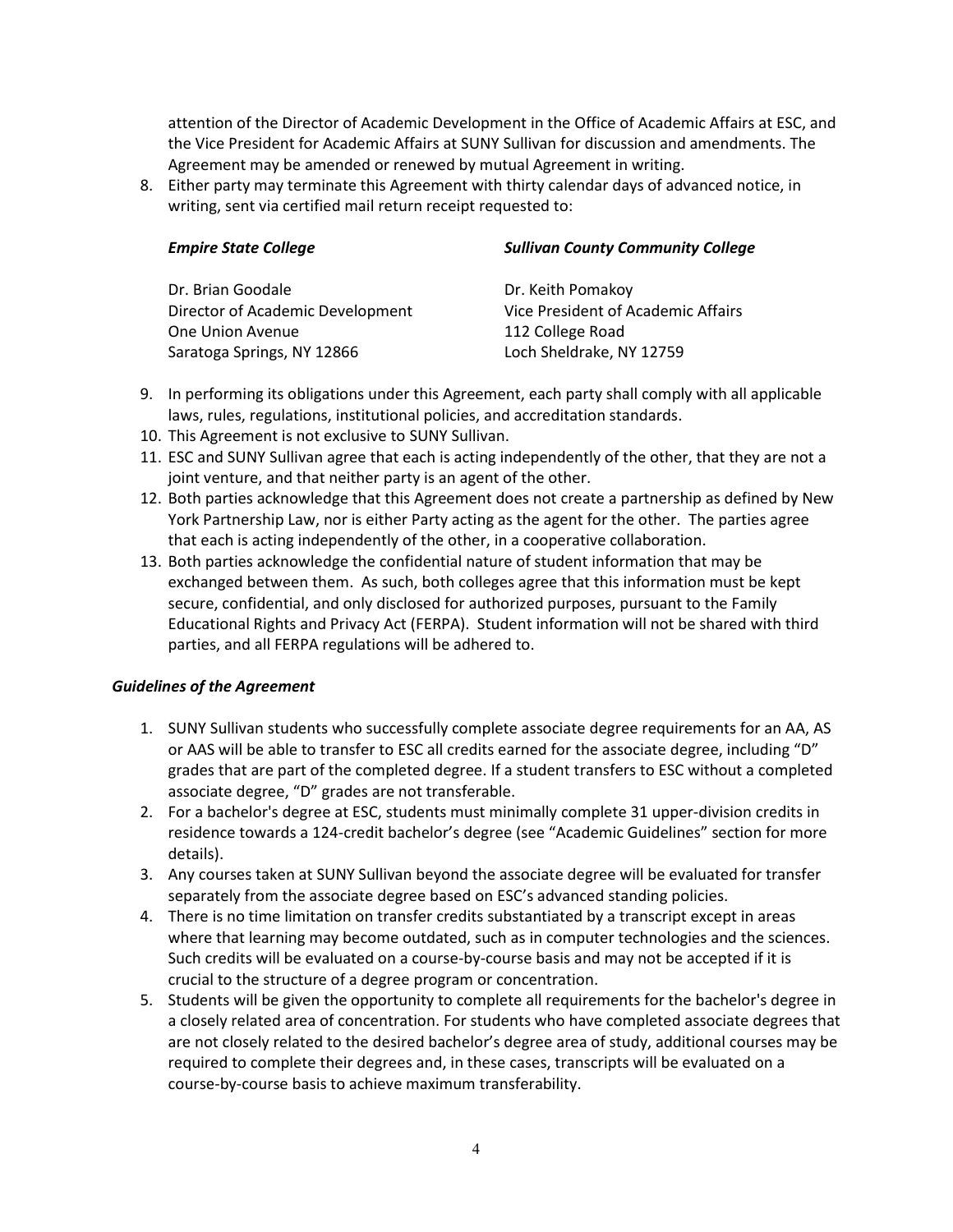- 6. All students need to complete the application process and meet all admissions criteria before being accepted to ESC.
- 7. Students may enroll at ESC on a full-time or part-time basis.
- 8. SUNY Sullivan will notify ESC of any substantive changes and/or alterations of its existing program and/or modifications related to accreditation status and/or program registration with registry agencies, if any, within 30 days of initial notification.

## *Academic Guidelines*

At ESC, students may self-design their bachelor's degree using approved area of study guidelines and the State University of New York (SUNY) and ESC degree requirements. Students pursuing a degree at ESC through this Agreement work with an assigned faculty mentor to determine the most appropriate degree for their interests and goals, and how best to apply the advanced standing transfer credits in designing their degree. Students are encouraged to complete the degree planning process as soon as possible after matriculating at ESC, however, the process must be completed before a student registers for the final 16 credits of their degree program.

| <b>Degree</b> | Total<br><b>Credits</b> | <b>Maximum</b><br><b>Advanced</b><br><b>Standing</b><br><b>Credits</b> | <b>Minimum ESC</b><br><b>Credits in</b><br><b>Residence</b> | <b>Minimum</b><br><b>Upper-Division</b><br><b>Credits</b> | <b>Minimum Upper-</b><br><b>Division Credits</b><br>in the<br>Concentration | <b>Minimum</b><br><b>Liberal Arts</b><br>and Sciences<br><b>Credits</b> |
|---------------|-------------------------|------------------------------------------------------------------------|-------------------------------------------------------------|-----------------------------------------------------------|-----------------------------------------------------------------------------|-------------------------------------------------------------------------|
| B.A.          | 124                     | 93                                                                     | 31                                                          | 45                                                        | 24                                                                          | 94                                                                      |
| B.S.          | 124                     | 93                                                                     | 31                                                          | 45                                                        | 24                                                                          | 62                                                                      |
| <b>B.S.N.</b> | 124                     | 93                                                                     | 31                                                          | 45                                                        | 40                                                                          | 62                                                                      |
| B.P.S         | 124                     | 93                                                                     | 31                                                          | 45                                                        | 24                                                                          | 32                                                                      |

*Table 1 Empire State College Bachelor's Degree Requirements*

- Area of Study and Concentration guidelines are used to structure the student's individualized degree program curriculum.
- To satisfy SUNY General Education requirements, every ESC bachelor's degree program must include at least 30 credits in seven general education knowledge and skill areas, as well as the areas of Mathematics and Basic Communication.
- Every ESC student must take 4-8 credits in Educational Planning.

Possible sources of additional Advanced Standing Credits:

- $\bullet$  Individualized Prior Learning Assessment<sup>5</sup>
- Transcript credit from a regionally accredited college or university
- **•** Standardized exams, such as CLEP or other exams<sup>6</sup>
- Military credit evaluated by the American Council on Education (ACE)
- Licenses or training evaluated by Empire State College

 $\overline{a}$ 

<sup>5</sup> Individualized Prior Learning Assessment (iPLA) is credit awarded for verifiable college level learning acquired through work, life experience or independent study

<sup>6</sup> https://www.esc.edu/why-esc/credit-for-prior-learning/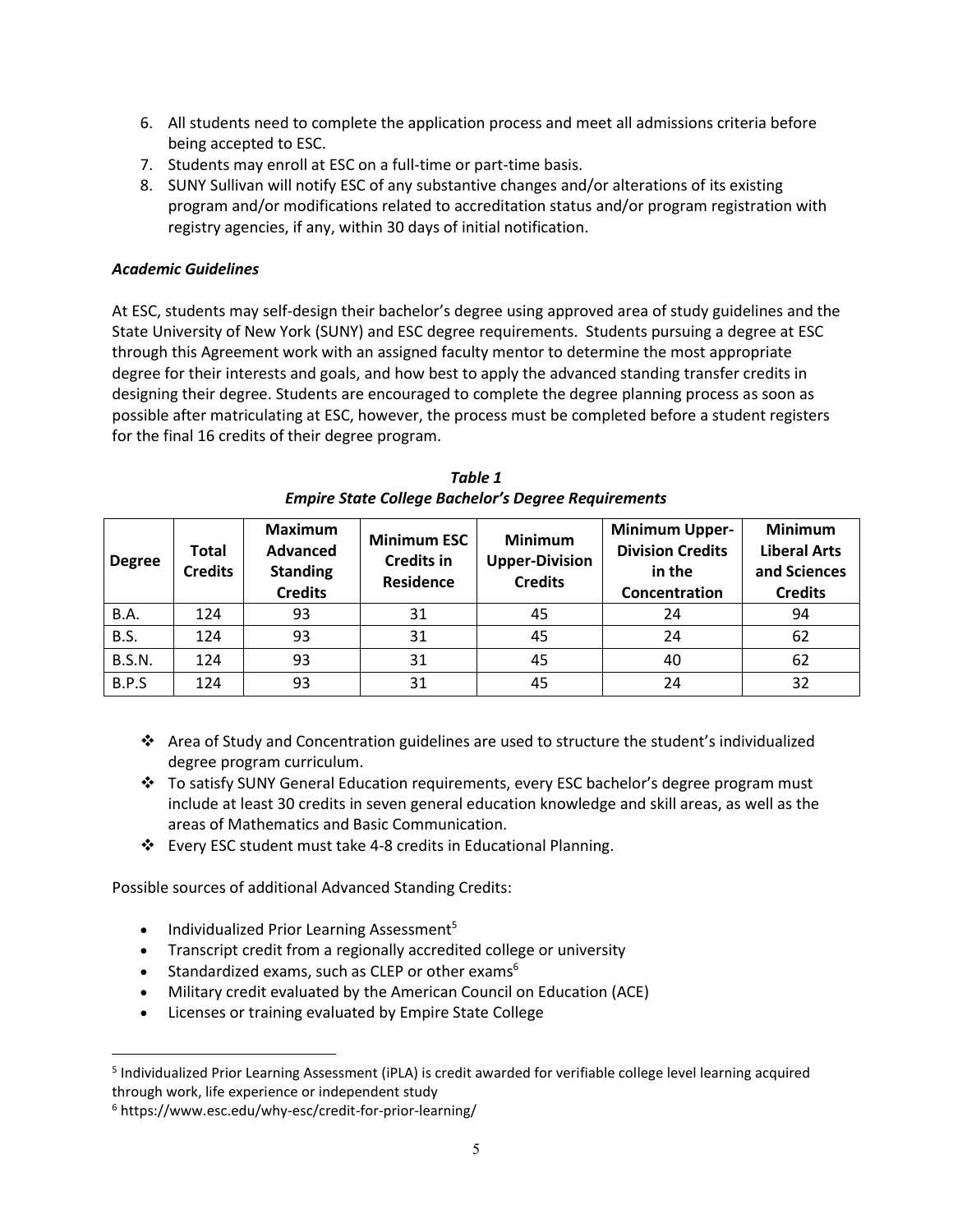#### *General Information*

Further information about ESC may be obtained by calling the Empire State College Student Information Center at (800) 847-3000 ext. 2285 (8:30am-5pm, Monday-Friday).

All transfer students must submit the Empire State College Application for Admission form along with an official transcript of completed course work from all colleges previously attended to the Office of Admissions, Empire State College, 111 West Avenue, Saratoga Springs, NY 12866. These forms can be found at https://www.esc.edu/admissions/.

## *For Further Information*

| <b>Sullivan County Community College</b> | <b>Empire State College</b> |
|------------------------------------------|-----------------------------|
|                                          |                             |

Klu Padu Chris Rolley Center for Student Learning Services Hudson Valley region kpadu@sunysullivan.edu Christopher.Rolley@esc.edu (845) 434-5750 ext. 4202 (646) 230-1472

Career Placement and Transfer Advisor Senior Recruitment and Outreach Coordinator

#### *Tuition and Fees*

To learn more about Empire State College's current SUNY tuition and fee schedule, please refer to: https://www.esc.edu/tuition-financial-aid/tuition-rates/.

[SIGNATURE PAGE FOLLOWS]